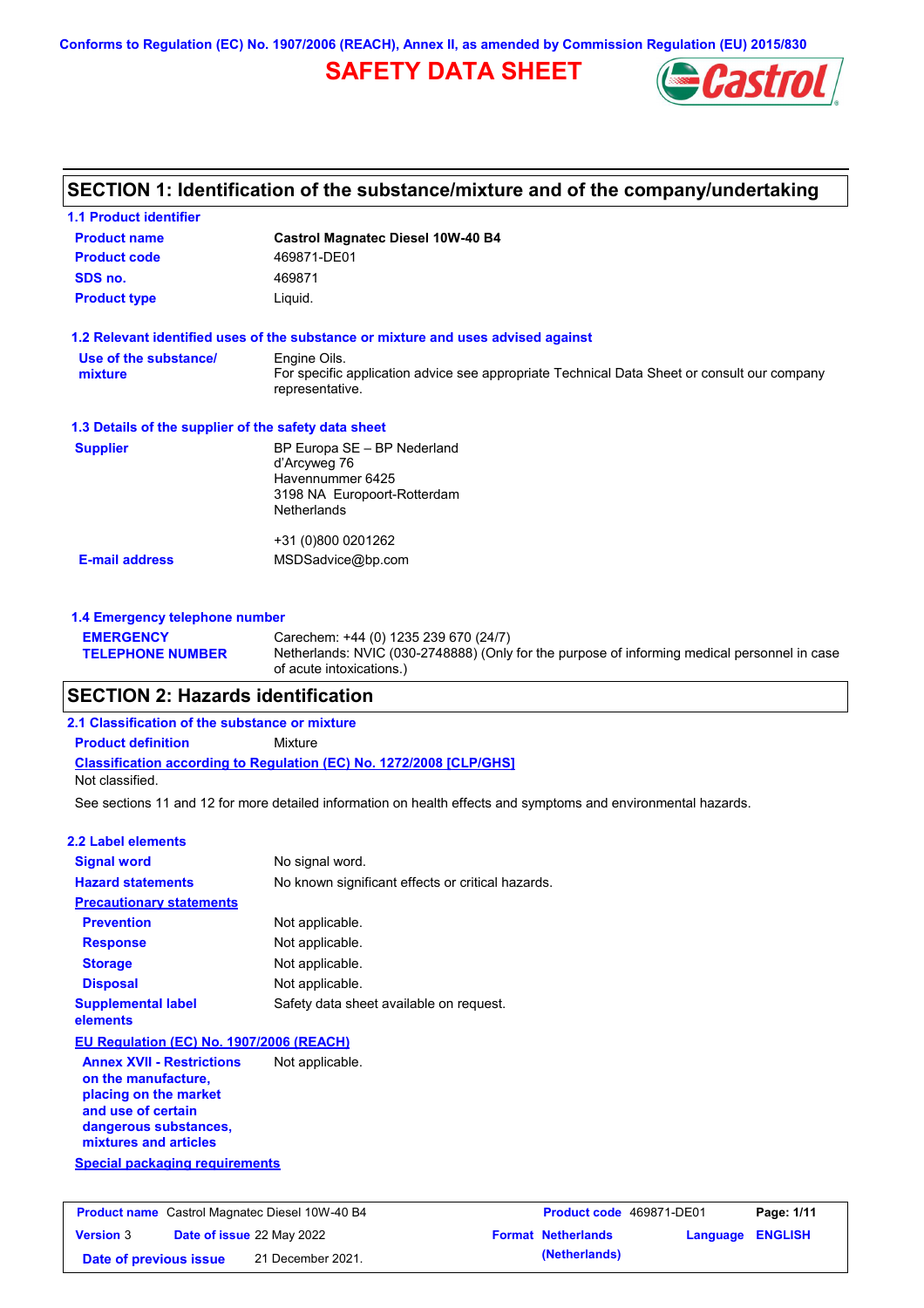### **Conforms to Regulation (EC) No. 1907/2006 (REACH), Annex II, as amended by Commission Regulation (EU) 2015/830**

# **SECTION 2: Hazards identification**

| <b>Containers to be fitted</b><br>with child-resistant<br>fastenings                                                     | Not applicable.                                                                                                                                                                                                                 |
|--------------------------------------------------------------------------------------------------------------------------|---------------------------------------------------------------------------------------------------------------------------------------------------------------------------------------------------------------------------------|
| <b>Tactile warning of danger</b>                                                                                         | Not applicable.                                                                                                                                                                                                                 |
| 2.3 Other hazards                                                                                                        |                                                                                                                                                                                                                                 |
| <b>Results of PBT and vPvB</b><br>assessment                                                                             | Product does not meet the criteria for PBT or vPvB according to Regulation (EC) No. 1907/2006,<br>Annex XIII.                                                                                                                   |
| <b>Product meets the criteria</b><br>for PBT or vPvB according<br>to Regulation (EC) No.<br><b>1907/2006, Annex XIII</b> | This mixture does not contain any substances that are assessed to be a PBT or a vPvB.                                                                                                                                           |
| Other hazards which do<br>not result in classification                                                                   | Defatting to the skin.<br><b>USED ENGINE OILS</b><br>Used engine oil may contain hazardous components which have the potential to cause skin<br>cancer.<br>See Toxicological Information, section 11 of this Safety Data Sheet. |
|                                                                                                                          | Experimental data on one or more of the components has been used to determine all or part of<br>the hazard classification of this product.                                                                                      |

### **SECTION 3: Composition/information on ingredients**

#### **3.2 Mixtures**

Mixture **Product definition**

Highly refined base oil (IP 346 DMSO extract < 3%). Proprietary performance additives.

| <b>Product/ingredient</b><br>name                                                             | <b>Identifiers</b>                                                                      | $\%$      | <b>Regulation (EC) No.</b><br>1272/2008 [CLP]                             | <b>Type</b> |
|-----------------------------------------------------------------------------------------------|-----------------------------------------------------------------------------------------|-----------|---------------------------------------------------------------------------|-------------|
| Distillates (petroleum), hydrotreated<br>heavy paraffinic                                     | REACH #: 01-2119484627-25<br>EC: 265-157-1<br>CAS: 64742-54-7<br>Index: 649-467-00-8    | ≥75 - ≤90 | Not classified.                                                           | $[2]$       |
| Distillates (petroleum), solvent-<br>dewaxed heavy paraffinic                                 | REACH #: 01-2119471299-27<br>EC: 265-169-7<br>CAS: 64742-65-0<br>Index: 649-474-00-6    | ≤10       | Not classified.                                                           | $[2]$       |
| Distillates (petroleum), hydrotreated<br>heavy paraffinic                                     | REACH #: 01-2119484627-25 ≤5<br>EC: 265-157-1<br>CAS: 64742-54-7<br>Index: 649-467-00-8 |           | Asp. Tox. 1, H304                                                         | [1] [2]     |
| Phosphorodithioic acid, mixed O.O-bis<br>(1,3-dimethylbutyl and iso-Pr) esters,<br>zinc salts | REACH #: 01-2119493626-26<br>EC: 283-392-8<br>CAS: 84605-29-8                           | ו≥ ≤      | <b>Skin Irrit. 2, H315</b><br>Eye Dam. 1, H318<br>Aquatic Chronic 2, H411 | $[1]$       |
| <b>Can Continue 46 for the full tout of the Unterpreted dealered above</b>                    |                                                                                         |           |                                                                           |             |

**See Section 16 for the full text of the H statements declared above.**

#### **Type**

[1] Substance classified with a health or environmental hazard

[2] Substance with a workplace exposure limit

[3] Substance meets the criteria for PBT according to Regulation (EC) No. 1907/2006, Annex XIII

[4] Substance meets the criteria for vPvB according to Regulation (EC) No. 1907/2006, Annex XIII

[5] Substance of equivalent concern

[6] Additional disclosure due to company policy

Occupational exposure limits, if available, are listed in Section 8.

# **SECTION 4: First aid measures**

### **4.1 Description of first aid measures**

| <b>Eye contact</b>  | In case of contact, immediately flush eyes with plenty of water for at least 15 minutes. Eyelids<br>should be held away from the eyeball to ensure thorough rinsing. Check for and remove any<br>contact lenses. Get medical attention. |
|---------------------|-----------------------------------------------------------------------------------------------------------------------------------------------------------------------------------------------------------------------------------------|
| <b>Skin contact</b> | Wash skin thoroughly with soap and water or use recognised skin cleanser. Remove<br>contaminated clothing and shoes. Wash clothing before reuse. Clean shoes thoroughly before<br>reuse. Get medical attention if irritation develops.  |

|                        |                                  | <b>Product name</b> Castrol Magnatec Diesel 10W-40 B4 | <b>Product code</b> 469871-DE01 |                         | Page: 2/11 |
|------------------------|----------------------------------|-------------------------------------------------------|---------------------------------|-------------------------|------------|
| <b>Version 3</b>       | <b>Date of issue 22 May 2022</b> |                                                       | <b>Format Netherlands</b>       | <b>Language ENGLISH</b> |            |
| Date of previous issue |                                  | 21 December 2021.                                     | (Netherlands)                   |                         |            |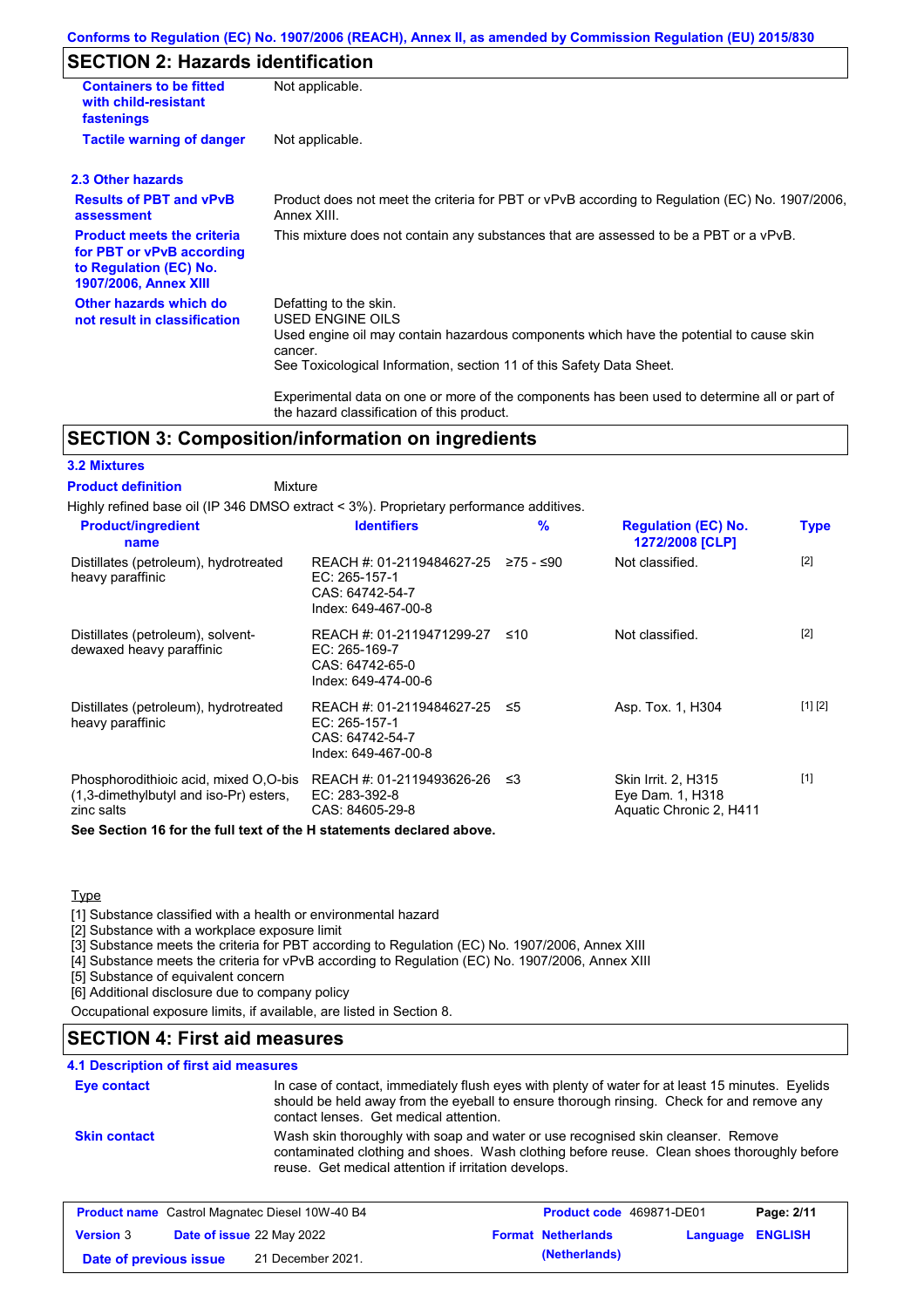### **Conforms to Regulation (EC) No. 1907/2006 (REACH), Annex II, as amended by Commission Regulation (EU) 2015/830**

# **SECTION 4: First aid measures**

| <b>Inhalation</b>                 | If inhaled, remove to fresh air. In case of inhalation of decomposition products in a fire,<br>symptoms may be delayed. The exposed person may need to be kept under medical<br>surveillance for 48 hours. Get medical attention if symptoms occur. |
|-----------------------------------|-----------------------------------------------------------------------------------------------------------------------------------------------------------------------------------------------------------------------------------------------------|
| Ingestion                         | Do not induce vomiting unless directed to do so by medical personnel. Get medical attention if<br>symptoms occur.                                                                                                                                   |
| <b>Protection of first-aiders</b> | No action shall be taken involving any personal risk or without suitable training. It may be<br>dangerous to the person providing aid to give mouth-to-mouth resuscitation.                                                                         |

#### **4.2 Most important symptoms and effects, both acute and delayed**

See Section 11 for more detailed information on health effects and symptoms. **Potential acute health effects Inhalation** Exposure to decomposition products may cause a health hazard. Serious effects may be delayed following exposure. **Ingestion** No known significant effects or critical hazards. **Skin contact** Defatting to the skin. May cause skin dryness and irritation. **Eye contact** Not classified as an eye irritant. Based on data available for this or related materials. **Delayed and immediate effects as well as chronic effects from short and long-term exposure Inhalation Ingestion Skin contact Eye contact** Overexposure to the inhalation of airborne droplets or aerosols may cause irritation of the respiratory tract. Ingestion of large quantities may cause nausea and diarrhoea. Prolonged or repeated contact can defat the skin and lead to irritation and/or dermatitis. Potential risk of transient stinging or redness if accidental eye contact occurs.

#### **4.3 Indication of any immediate medical attention and special treatment needed**

|  | <b>Notes to physician</b> |  |  |  |
|--|---------------------------|--|--|--|
|--|---------------------------|--|--|--|

Treatment should in general be symptomatic and directed to relieving any effects. In case of inhalation of decomposition products in a fire, symptoms may be delayed. The exposed person may need to be kept under medical surveillance for 48 hours.

### **SECTION 5: Firefighting measures**

| 5.1 Extinguishing media                                                                                                                                                                                                                                                                                                                                                                                                       |                                                                                                                                                                                                |
|-------------------------------------------------------------------------------------------------------------------------------------------------------------------------------------------------------------------------------------------------------------------------------------------------------------------------------------------------------------------------------------------------------------------------------|------------------------------------------------------------------------------------------------------------------------------------------------------------------------------------------------|
| <b>Suitable extinguishing</b><br>media                                                                                                                                                                                                                                                                                                                                                                                        | In case of fire, use foam, dry chemical or carbon dioxide extinguisher or spray.                                                                                                               |
| <b>Unsuitable extinguishing</b><br>media                                                                                                                                                                                                                                                                                                                                                                                      | Do not use water jet. The use of a water jet may cause the fire to spread by splashing the<br>burning product.                                                                                 |
| 5.2 Special hazards arising from the substance or mixture                                                                                                                                                                                                                                                                                                                                                                     |                                                                                                                                                                                                |
| <b>Hazards from the</b><br>substance or mixture                                                                                                                                                                                                                                                                                                                                                                               | In a fire or if heated, a pressure increase will occur and the container may burst.                                                                                                            |
| <b>Hazardous combustion</b><br>products                                                                                                                                                                                                                                                                                                                                                                                       | Combustion products may include the following:<br>carbon oxides (CO, CO <sub>2</sub> ) (carbon monoxide, carbon dioxide)<br>nitrogen oxides ( $NO$ , $NO2$ etc.)                               |
| <b>5.3 Advice for firefighters</b>                                                                                                                                                                                                                                                                                                                                                                                            |                                                                                                                                                                                                |
| <b>Special precautions for</b><br>fire-fighters                                                                                                                                                                                                                                                                                                                                                                               | No action shall be taken involving any personal risk or without suitable training. Promptly<br>isolate the scene by removing all persons from the vicinity of the incident if there is a fire. |
| <b>Special protective</b><br>Fire-fighters should wear appropriate protective equipment and self-contained breathing<br>apparatus (SCBA) with a full face-piece operated in positive pressure mode. Clothing for fire-<br>equipment for fire-fighters<br>fighters (including helmets, protective boots and gloves) conforming to European standard EN<br>469 will provide a basic level of protection for chemical incidents. |                                                                                                                                                                                                |

### **SECTION 6: Accidental release measures**

#### **6.1 Personal precautions, protective equipment and emergency procedures For non-emergency personnel For emergency responders** No action shall be taken involving any personal risk or without suitable training. Evacuate surrounding areas. Keep unnecessary and unprotected personnel from entering. Do not touch or walk through spilt material. Floors may be slippery; use care to avoid falling. Put on appropriate personal protective equipment. Entry into a confined space or poorly ventilated area contaminated with vapour, mist or fume is extremely hazardous without the correct respiratory protective equipment and a safe system of work. Wear self-contained breathing apparatus. Wear a suitable chemical protective suit. Chemical resistant boots. See also the information in "For non-emergency personnel".

| <b>Product name</b> Castrol Magnatec Diesel 10W-40 B4 |  | <b>Product code</b> 469871-DE01  |                           | Page: 3/11              |  |
|-------------------------------------------------------|--|----------------------------------|---------------------------|-------------------------|--|
| <b>Version 3</b>                                      |  | <b>Date of issue 22 May 2022</b> | <b>Format Netherlands</b> | <b>Language ENGLISH</b> |  |
| Date of previous issue                                |  | 21 December 2021.                | (Netherlands)             |                         |  |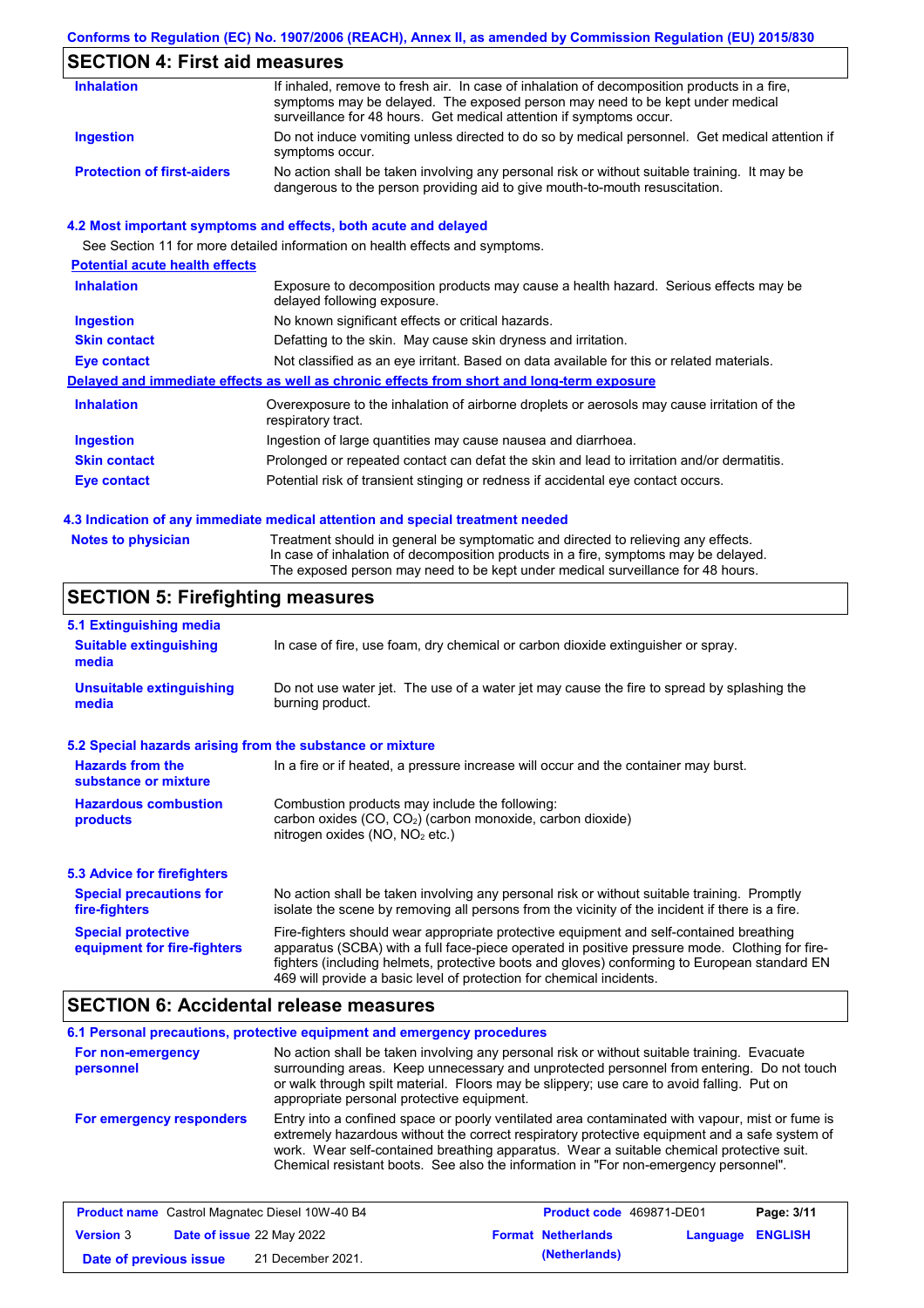# **SECTION 6: Accidental release measures**

| <b>6.2 Environmental</b><br><b>precautions</b>           | Avoid dispersal of spilt material and runoff and contact with soil, waterways, drains and sewers.<br>Inform the relevant authorities if the product has caused environmental pollution (sewers,<br>waterways, soil or air).                                                                                                                                                                    |
|----------------------------------------------------------|------------------------------------------------------------------------------------------------------------------------------------------------------------------------------------------------------------------------------------------------------------------------------------------------------------------------------------------------------------------------------------------------|
| 6.3 Methods and material for containment and cleaning up |                                                                                                                                                                                                                                                                                                                                                                                                |
| <b>Small spill</b>                                       | Stop leak if without risk. Move containers from spill area. Absorb with an inert material and<br>place in an appropriate waste disposal container. Dispose of via a licensed waste disposal<br>contractor.                                                                                                                                                                                     |
| <b>Large spill</b>                                       | Stop leak if without risk. Move containers from spill area. Prevent entry into sewers, water<br>courses, basements or confined areas. Contain and collect spillage with non-combustible,<br>absorbent material e.g. sand, earth, vermiculite or diatomaceous earth and place in container<br>for disposal according to local regulations. Dispose of via a licensed waste disposal contractor. |
| 6.4 Reference to other<br><b>sections</b>                | See Section 1 for emergency contact information.<br>See Section 5 for firefighting measures.<br>See Section 8 for information on appropriate personal protective equipment.<br>See Section 12 for environmental precautions.<br>See Section 13 for additional waste treatment information.                                                                                                     |

# **SECTION 7: Handling and storage**

| 7.1 Precautions for safe handling                                             |                                                                                                                                                                                                                                                                                                                                                                                                                                                                                          |
|-------------------------------------------------------------------------------|------------------------------------------------------------------------------------------------------------------------------------------------------------------------------------------------------------------------------------------------------------------------------------------------------------------------------------------------------------------------------------------------------------------------------------------------------------------------------------------|
| <b>Protective measures</b>                                                    | Put on appropriate personal protective equipment.                                                                                                                                                                                                                                                                                                                                                                                                                                        |
| <b>Advice on general</b><br>occupational hygiene                              | Eating, drinking and smoking should be prohibited in areas where this material is handled,<br>stored and processed. Wash thoroughly after handling. Remove contaminated clothing and<br>protective equipment before entering eating areas. See also Section 8 for additional<br>information on hygiene measures.                                                                                                                                                                         |
| 7.2 Conditions for safe<br>storage, including any<br><i>incompatibilities</i> | Store in accordance with local requlations. Store in a dry, cool and well-ventilated area, away<br>from incompatible materials (see Section 10). Keep away from heat and direct sunlight. Keep<br>container tightly closed and sealed until ready for use. Containers that have been opened must<br>be carefully resealed and kept upright to prevent leakage. Store and use only in equipment/<br>containers designed for use with this product. Do not store in unlabelled containers. |
| <b>Not suitable</b>                                                           | Prolonged exposure to elevated temperature                                                                                                                                                                                                                                                                                                                                                                                                                                               |
| 7.3 Specific end use(s)                                                       |                                                                                                                                                                                                                                                                                                                                                                                                                                                                                          |

**Recommendations**

See section 1.2 and Exposure scenarios in annex, if applicable.

# **SECTION 8: Exposure controls/personal protection**

#### **8.1 Control parameters**

| <b>Occupational exposure limits</b>                          |                                                                                                                                                                                                                                                                                                                                                                                                                                                                                                                                                                                                                                                                                                                                                                                                                                                                                                                                                        |                                                                                                                                                                                                                                                      |  |  |
|--------------------------------------------------------------|--------------------------------------------------------------------------------------------------------------------------------------------------------------------------------------------------------------------------------------------------------------------------------------------------------------------------------------------------------------------------------------------------------------------------------------------------------------------------------------------------------------------------------------------------------------------------------------------------------------------------------------------------------------------------------------------------------------------------------------------------------------------------------------------------------------------------------------------------------------------------------------------------------------------------------------------------------|------------------------------------------------------------------------------------------------------------------------------------------------------------------------------------------------------------------------------------------------------|--|--|
| <b>Product/ingredient name</b>                               |                                                                                                                                                                                                                                                                                                                                                                                                                                                                                                                                                                                                                                                                                                                                                                                                                                                                                                                                                        | <b>Exposure limit values</b>                                                                                                                                                                                                                         |  |  |
| Distillates (petroleum), hydrotreated heavy paraffinic       |                                                                                                                                                                                                                                                                                                                                                                                                                                                                                                                                                                                                                                                                                                                                                                                                                                                                                                                                                        | Ministry of Social Affairs and Employment, Legal limit values<br>(Netherlands).<br>OEL, 8-h TWA: 5 mg/m <sup>3</sup> 8 hours. Issued/Revised: 1/2007 Form: Mist                                                                                      |  |  |
| Distillates (petroleum), solvent-dewaxed heavy<br>paraffinic |                                                                                                                                                                                                                                                                                                                                                                                                                                                                                                                                                                                                                                                                                                                                                                                                                                                                                                                                                        | Ministry of Social Affairs and Employment, Legal limit values<br>(Netherlands).<br>OEL, 8-h TWA: 5 mg/m <sup>3</sup> 8 hours. Issued/Revised: 1/2007 Form: Mist                                                                                      |  |  |
| Distillates (petroleum), hydrotreated heavy paraffinic       |                                                                                                                                                                                                                                                                                                                                                                                                                                                                                                                                                                                                                                                                                                                                                                                                                                                                                                                                                        | Ministry of Social Affairs and Employment, Legal limit values<br>(Netherlands).<br>OEL, 8-h TWA: 5 mg/m <sup>3</sup> 8 hours. Issued/Revised: 1/2007 Form: Mist                                                                                      |  |  |
| guidance only.                                               |                                                                                                                                                                                                                                                                                                                                                                                                                                                                                                                                                                                                                                                                                                                                                                                                                                                                                                                                                        | Whilst specific OELs for certain components may be shown in this section, other components may be present in any mist,<br>vapour or dust produced. Therefore, the specific OELs may not be applicable to the product as a whole and are provided for |  |  |
| <b>Recommended monitoring</b><br>procedures                  | If this product contains ingredients with exposure limits, personal, workplace atmosphere or<br>biological monitoring may be required to determine the effectiveness of the ventilation or other<br>control measures and/or the necessity to use respiratory protective equipment. Reference<br>should be made to monitoring standards, such as the following: European Standard EN 689<br>(Workplace atmospheres - Guidance for the assessment of exposure by inhalation to chemical<br>agents for comparison with limit values and measurement strategy) European Standard EN<br>14042 (Workplace atmospheres - Guide for the application and use of procedures for the<br>assessment of exposure to chemical and biological agents) European Standard EN 482<br>(Workplace atmospheres - General requirements for the performance of procedures for the<br>measurement of chemical agents) Reference to national guidance documents for methods for |                                                                                                                                                                                                                                                      |  |  |

| <b>Product name</b> Castrol Magnatec Diesel 10W-40 B4 |  | <b>Product code</b> 469871-DE01  |  | Page: 4/11                |                         |  |
|-------------------------------------------------------|--|----------------------------------|--|---------------------------|-------------------------|--|
| <b>Version 3</b>                                      |  | <b>Date of issue 22 May 2022</b> |  | <b>Format Netherlands</b> | <b>Language ENGLISH</b> |  |
| Date of previous issue                                |  | 21 December 2021.                |  | (Netherlands)             |                         |  |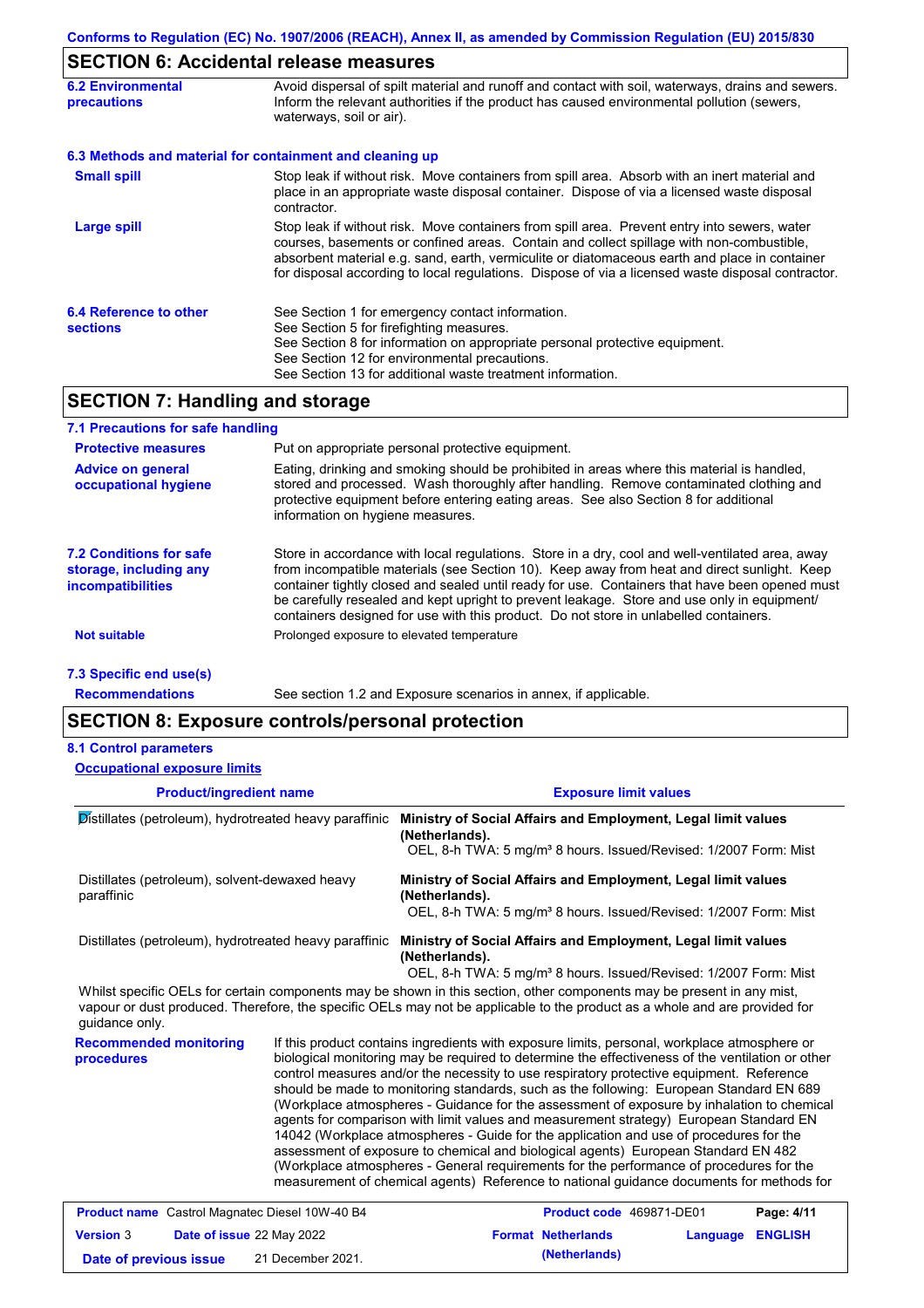# **SECTION 8: Exposure controls/personal protection**

the determination of hazardous substances will also be required.

# **Derived No Effect Level**

No DNELs/DMELs available.

### **Predicted No Effect Concentration**

No PNECs available

| <b>8.2 Exposure controls</b>                      |                                                                                                                                                                                                                                                                                                                                                                                                                                                                                                                                                                                                                                                                                                                                                                                                                                                                                                                                                                                                         |
|---------------------------------------------------|---------------------------------------------------------------------------------------------------------------------------------------------------------------------------------------------------------------------------------------------------------------------------------------------------------------------------------------------------------------------------------------------------------------------------------------------------------------------------------------------------------------------------------------------------------------------------------------------------------------------------------------------------------------------------------------------------------------------------------------------------------------------------------------------------------------------------------------------------------------------------------------------------------------------------------------------------------------------------------------------------------|
| <b>Appropriate engineering</b><br><b>controls</b> | Provide exhaust ventilation or other engineering controls to keep the relevant airborne<br>concentrations below their respective occupational exposure limits.<br>All activities involving chemicals should be assessed for their risks to health, to ensure<br>exposures are adequately controlled. Personal protective equipment should only be considered<br>after other forms of control measures (e.g. engineering controls) have been suitably evaluated.<br>Personal protective equipment should conform to appropriate standards, be suitable for use, be<br>kept in good condition and properly maintained.<br>Your supplier of personal protective equipment should be consulted for advice on selection and<br>appropriate standards. For further information contact your national organisation for standards.<br>The final choice of protective equipment will depend upon a risk assessment. It is important to<br>ensure that all items of personal protective equipment are compatible. |
| <b>Individual protection measures</b>             |                                                                                                                                                                                                                                                                                                                                                                                                                                                                                                                                                                                                                                                                                                                                                                                                                                                                                                                                                                                                         |
| <b>Hygiene measures</b>                           | Wash hands, forearms and face thoroughly after handling chemical products, before eating,<br>smoking and using the lavatory and at the end of the working period. Ensure that eyewash<br>stations and safety showers are close to the workstation location.                                                                                                                                                                                                                                                                                                                                                                                                                                                                                                                                                                                                                                                                                                                                             |
| <b>Respiratory protection</b>                     | In case of insufficient ventilation, wear suitable respiratory equipment.<br>The correct choice of respiratory protection depends upon the chemicals being handled, the<br>conditions of work and use, and the condition of the respiratory equipment. Safety procedures<br>should be developed for each intended application. Respiratory protection equipment should<br>therefore be chosen in consultation with the supplier/manufacturer and with a full assessment<br>of the working conditions.                                                                                                                                                                                                                                                                                                                                                                                                                                                                                                   |
| <b>Eye/face protection</b>                        | Safety glasses with side shields.                                                                                                                                                                                                                                                                                                                                                                                                                                                                                                                                                                                                                                                                                                                                                                                                                                                                                                                                                                       |
| <b>Skin protection</b>                            |                                                                                                                                                                                                                                                                                                                                                                                                                                                                                                                                                                                                                                                                                                                                                                                                                                                                                                                                                                                                         |
| <b>Hand protection</b>                            | <b>General Information:</b>                                                                                                                                                                                                                                                                                                                                                                                                                                                                                                                                                                                                                                                                                                                                                                                                                                                                                                                                                                             |
|                                                   | Because specific work environments and material handling practices vary, safety procedures<br>should be developed for each intended application. The correct choice of protective gloves<br>depends upon the chemicals being handled, and the conditions of work and use. Most gloves<br>provide protection for only a limited time before they must be discarded and replaced (even the<br>best chemically resistant gloves will break down after repeated chemical exposures).                                                                                                                                                                                                                                                                                                                                                                                                                                                                                                                        |
|                                                   | Gloves should be chosen in consultation with the supplier / manufacturer and taking account of<br>a full assessment of the working conditions.                                                                                                                                                                                                                                                                                                                                                                                                                                                                                                                                                                                                                                                                                                                                                                                                                                                          |
|                                                   | Recommended: Nitrile gloves.<br><b>Breakthrough time:</b>                                                                                                                                                                                                                                                                                                                                                                                                                                                                                                                                                                                                                                                                                                                                                                                                                                                                                                                                               |
|                                                   | Breakthrough time data are generated by glove manufacturers under laboratory test conditions<br>and represent how long a glove can be expected to provide effective permeation resistance. It<br>is important when following breakthrough time recommendations that actual workplace<br>conditions are taken into account. Always consult with your glove supplier for up-to-date<br>technical information on breakthrough times for the recommended glove type.<br>Our recommendations on the selection of gloves are as follows:                                                                                                                                                                                                                                                                                                                                                                                                                                                                      |
|                                                   | Continuous contact:                                                                                                                                                                                                                                                                                                                                                                                                                                                                                                                                                                                                                                                                                                                                                                                                                                                                                                                                                                                     |
|                                                   | Gloves with a minimum breakthrough time of 240 minutes, or >480 minutes if suitable gloves<br>can be obtained.<br>If suitable gloves are not available to offer that level of protection, gloves with shorter<br>breakthrough times may be acceptable as long as appropriate glove maintenance and<br>replacement regimes are determined and adhered to.                                                                                                                                                                                                                                                                                                                                                                                                                                                                                                                                                                                                                                                |
|                                                   | Short-term / splash protection:                                                                                                                                                                                                                                                                                                                                                                                                                                                                                                                                                                                                                                                                                                                                                                                                                                                                                                                                                                         |
|                                                   | Recommended breakthrough times as above.<br>It is recognised that for short-term, transient exposures, gloves with shorter breakthrough times<br>may commonly be used. Therefore, appropriate maintenance and replacement regimes must<br>be determined and rigorously followed.                                                                                                                                                                                                                                                                                                                                                                                                                                                                                                                                                                                                                                                                                                                        |
|                                                   | <b>Glove Thickness:</b>                                                                                                                                                                                                                                                                                                                                                                                                                                                                                                                                                                                                                                                                                                                                                                                                                                                                                                                                                                                 |
|                                                   | Costrol Mognatos Diosal 10W 40 R4<br><b>Droduct code</b> 460971 DE01<br>Dao: E/44                                                                                                                                                                                                                                                                                                                                                                                                                                                                                                                                                                                                                                                                                                                                                                                                                                                                                                                       |

| <b>Product name</b> Castrol Magnatec Diesel 10W-40 B4 |  | <b>Product code</b> 469871-DE01  |                           | Page: 5/11              |  |
|-------------------------------------------------------|--|----------------------------------|---------------------------|-------------------------|--|
| <b>Version 3</b>                                      |  | <b>Date of issue 22 May 2022</b> | <b>Format Netherlands</b> | <b>Language ENGLISH</b> |  |
| Date of previous issue                                |  | 21 December 2021.                | (Netherlands)             |                         |  |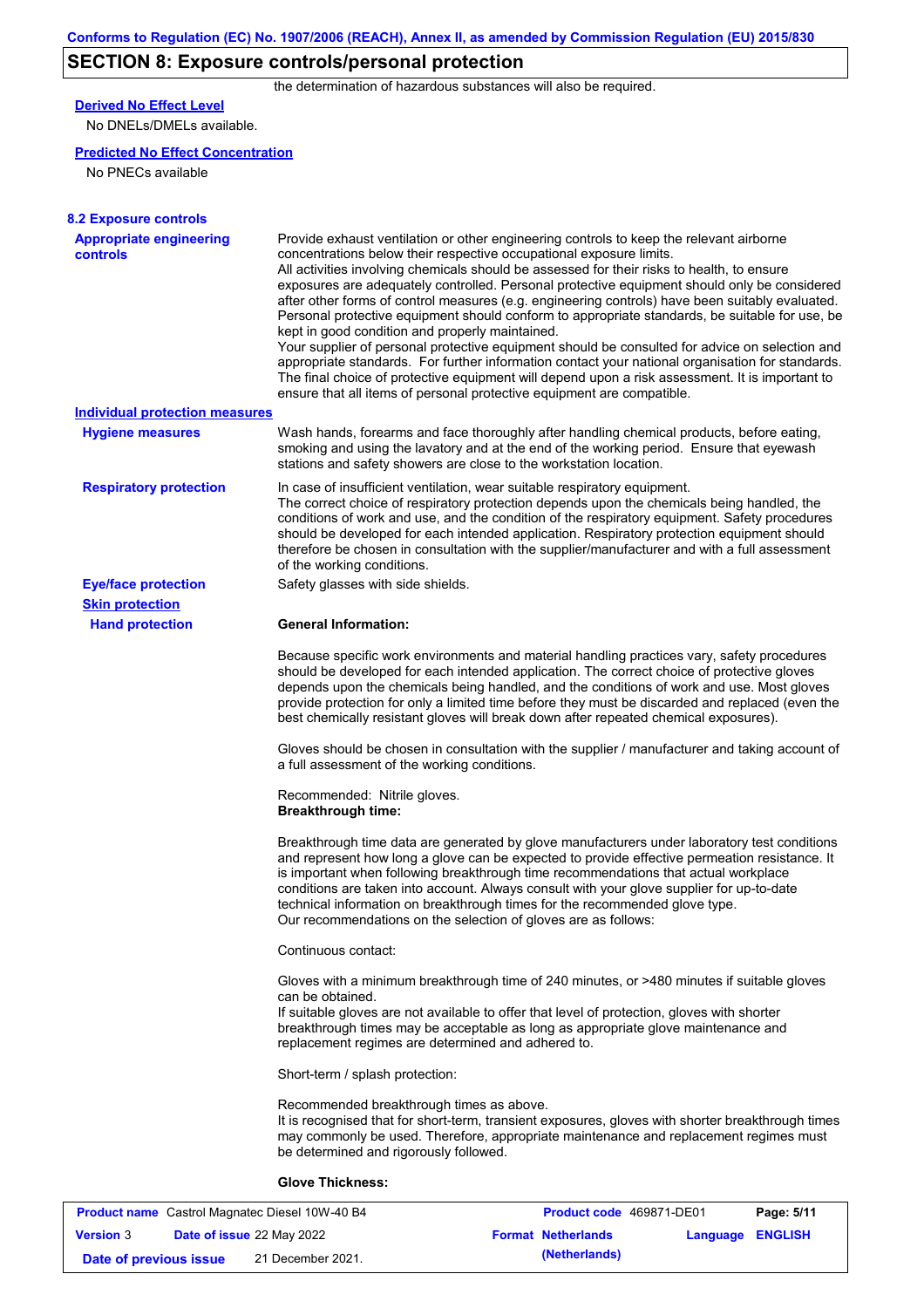# **SECTION 8: Exposure controls/personal protection**

|                                                  | For general applications, we recommend gloves with a thickness typically greater than 0.35 mm.                                                                                                                                                                                                                                                                                                                                                                                                                                                                                                                                                                                        |
|--------------------------------------------------|---------------------------------------------------------------------------------------------------------------------------------------------------------------------------------------------------------------------------------------------------------------------------------------------------------------------------------------------------------------------------------------------------------------------------------------------------------------------------------------------------------------------------------------------------------------------------------------------------------------------------------------------------------------------------------------|
|                                                  | It should be emphasised that glove thickness is not necessarily a good predictor of glove<br>resistance to a specific chemical, as the permeation efficiency of the glove will be dependent<br>on the exact composition of the glove material. Therefore, glove selection should also be based<br>on consideration of the task requirements and knowledge of breakthrough times.<br>Glove thickness may also vary depending on the glove manufacturer, the glove type and the<br>glove model. Therefore, the manufacturers' technical data should always be taken into account<br>to ensure selection of the most appropriate glove for the task.                                     |
|                                                  | Note: Depending on the activity being conducted, gloves of varying thickness may be required<br>for specific tasks. For example:                                                                                                                                                                                                                                                                                                                                                                                                                                                                                                                                                      |
|                                                  | • Thinner gloves (down to 0.1 mm or less) may be required where a high degree of manual<br>dexterity is needed. However, these gloves are only likely to give short duration protection and<br>would normally be just for single use applications, then disposed of.                                                                                                                                                                                                                                                                                                                                                                                                                  |
|                                                  | • Thicker gloves (up to 3 mm or more) may be required where there is a mechanical (as well<br>as a chemical) risk i.e. where there is abrasion or puncture potential.                                                                                                                                                                                                                                                                                                                                                                                                                                                                                                                 |
| <b>Skin and body</b>                             | Use of protective clothing is good industrial practice.<br>Personal protective equipment for the body should be selected based on the task being<br>performed and the risks involved and should be approved by a specialist before handling this<br>product.<br>Cotton or polyester/cotton overalls will only provide protection against light superficial<br>contamination that will not soak through to the skin. Overalls should be laundered on a regular<br>basis. When the risk of skin exposure is high (e.g. when cleaning up spillages or if there is a<br>risk of splashing) then chemical resistant aprons and/or impervious chemical suits and boots<br>will be required. |
| <b>Refer to standards:</b>                       | Respiratory protection: EN 529<br>Gloves: EN 420, EN 374<br>Eye protection: EN 166<br>Filtering half-mask: EN 149<br>Filtering half-mask with valve: EN 405<br>Half-mask: EN 140 plus filter<br>Full-face mask: EN 136 plus filter<br>Particulate filters: EN 143<br>Gas/combined filters: EN 14387                                                                                                                                                                                                                                                                                                                                                                                   |
| <b>Environmental exposure</b><br><b>controls</b> | Emissions from ventilation or work process equipment should be checked to ensure they<br>comply with the requirements of environmental protection legislation. In some cases, fume<br>scrubbers, filters or engineering modifications to the process equipment will be necessary to<br>reduce emissions to acceptable levels.                                                                                                                                                                                                                                                                                                                                                         |

# **SECTION 9: Physical and chemical properties**

The conditions of measurement of all properties are at standard temperature and pressure unless otherwise indicated.

### **9.1 Information on basic physical and chemical properties**

| <b>Appearance</b>                                      |                                                                                       |                           |                 |                |
|--------------------------------------------------------|---------------------------------------------------------------------------------------|---------------------------|-----------------|----------------|
| <b>Physical state</b>                                  | Liquid.                                                                               |                           |                 |                |
| <b>Colour</b>                                          | Amber.                                                                                |                           |                 |                |
| <b>Odour</b>                                           | Not available.                                                                        |                           |                 |                |
| <b>Odour threshold</b>                                 | Not available.                                                                        |                           |                 |                |
| pH                                                     | Not applicable.                                                                       |                           |                 |                |
| <b>Melting point/freezing point</b>                    | Not available.                                                                        |                           |                 |                |
| <b>Initial boiling point and boiling</b><br>range      | Not available.                                                                        |                           |                 |                |
| <b>Pour point</b>                                      | -42 $^{\circ}$ C                                                                      |                           |                 |                |
| <b>Flash point</b>                                     | Closed cup: 202°C (395.6°F) [Pensky-Martens]<br>Open cup: 226°C (438.8°F) [Cleveland] |                           |                 |                |
| <b>Evaporation rate</b>                                | Not available.                                                                        |                           |                 |                |
| <b>Flammability (solid, gas)</b>                       | Not available.                                                                        |                           |                 |                |
| <b>Upper/lower flammability or</b><br>explosive limits | Not available.                                                                        |                           |                 |                |
| <b>Vapour pressure</b>                                 | Not available.                                                                        |                           |                 |                |
| <b>Product name</b> Castrol Magnatec Diesel 10W-40 B4  |                                                                                       | Product code 469871-DE01  |                 | Page: 6/11     |
| <b>Version 3</b><br>Date of issue 22 May 2022          |                                                                                       | <b>Format Netherlands</b> | <b>Language</b> | <b>ENGLISH</b> |
| Date of previous issue                                 | 21 December 2021.                                                                     | (Netherlands)             |                 |                |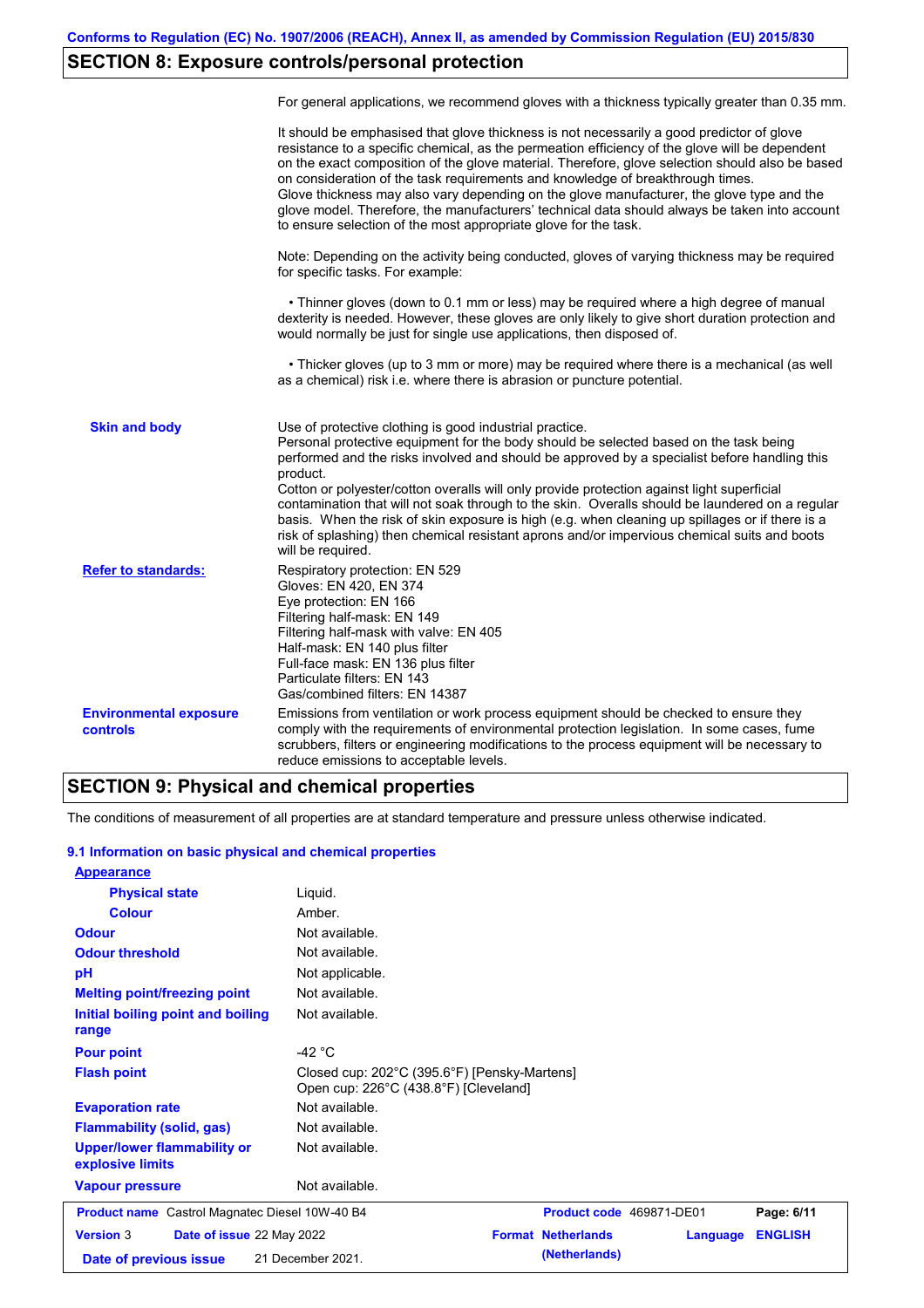# **SECTION 9: Physical and chemical properties**

|                                                   |                                                                                                                                   |        |         | Vapour Pressure at 20°C |             |                | Vapour pressure at 50°C |
|---------------------------------------------------|-----------------------------------------------------------------------------------------------------------------------------------|--------|---------|-------------------------|-------------|----------------|-------------------------|
|                                                   | Ingredient name mm Hg   kPa                                                                                                       |        |         | <b>Method</b>           | mm<br>Hg    | kPa            | <b>Method</b>           |
|                                                   | Distillates (petroleum),<br>hydrotreated heavy<br>paraffinic                                                                      | < 0.08 | < 0.011 | <b>ASTM D 5191</b>      |             |                |                         |
|                                                   | Distillates (petroleum),<br>solvent-dewaxed<br>heavy paraffinic                                                                   | < 0.08 | < 0.011 | <b>ASTM D 5191</b>      |             |                |                         |
|                                                   | Distillates (petroleum),<br>hydrotreated heavy<br>paraffinic                                                                      | < 0.08 | < 0.011 | <b>ASTM D 5191</b>      |             |                |                         |
|                                                   | Phosphorodithioic acid, 0<br>mixed O,O-bis<br>(1,3-dimethylbutyl and<br>iso-Pr) esters, zinc salts                                |        | 0       | <b>EU A.4</b>           | $\mathbf 0$ | $\overline{0}$ | EU A.4                  |
| <b>Vapour density</b>                             | Not available.                                                                                                                    |        |         |                         |             |                |                         |
| <b>Relative density</b>                           | Not available.                                                                                                                    |        |         |                         |             |                |                         |
| <b>Density</b>                                    | <1000 kg/m <sup>3</sup> (<1 g/cm <sup>3</sup> ) at 15 <sup>°</sup> C                                                              |        |         |                         |             |                |                         |
| <b>Solubility(ies)</b>                            | insoluble in water.                                                                                                               |        |         |                         |             |                |                         |
| <b>Partition coefficient: n-octanol/</b><br>water | Not applicable.                                                                                                                   |        |         |                         |             |                |                         |
| <b>Auto-ignition temperature</b>                  | Not available.                                                                                                                    |        |         |                         |             |                |                         |
| <b>Decomposition temperature</b>                  | Not available.                                                                                                                    |        |         |                         |             |                |                         |
| <b>Viscosity</b>                                  | Kinematic: 101.1 mm <sup>2</sup> /s (101.1 cSt) at 40°C<br>Kinematic: 13.8 to 16.2 mm <sup>2</sup> /s (13.8 to 16.2 cSt) at 100°C |        |         |                         |             |                |                         |
| <b>Explosive properties</b>                       | Not available.                                                                                                                    |        |         |                         |             |                |                         |
| <b>Oxidising properties</b>                       | Not available.                                                                                                                    |        |         |                         |             |                |                         |
| <b>Particle characteristics</b>                   |                                                                                                                                   |        |         |                         |             |                |                         |
| <b>Median particle size</b>                       | Not applicable.                                                                                                                   |        |         |                         |             |                |                         |
| 9.2 Other information                             |                                                                                                                                   |        |         |                         |             |                |                         |
| No additional information.                        |                                                                                                                                   |        |         |                         |             |                |                         |
| <b>SECTION 10: Stability and reactivity</b>       |                                                                                                                                   |        |         |                         |             |                |                         |

| <b>10.1 Reactivity</b>                            | No specific test data available for this product. Refer to Conditions to avoid and Incompatible<br>materials for additional information.                                |
|---------------------------------------------------|-------------------------------------------------------------------------------------------------------------------------------------------------------------------------|
| <b>10.2 Chemical stability</b>                    | The product is stable.                                                                                                                                                  |
| <b>10.3 Possibility of</b><br>hazardous reactions | Under normal conditions of storage and use, hazardous reactions will not occur.<br>Under normal conditions of storage and use, hazardous polymerisation will not occur. |
| <b>10.4 Conditions to avoid</b>                   | Avoid all possible sources of ignition (spark or flame).                                                                                                                |
| 10.5 Incompatible materials                       | Reactive or incompatible with the following materials: oxidising materials.                                                                                             |
| <b>10.6 Hazardous</b><br>decomposition products   | Under normal conditions of storage and use, hazardous decomposition products should not be<br>produced.                                                                 |

# **SECTION 11: Toxicological information**

| 11.1 Information on toxicological effects             |                                                                                                                     |                                       |                |
|-------------------------------------------------------|---------------------------------------------------------------------------------------------------------------------|---------------------------------------|----------------|
| <b>Acute toxicity estimates</b>                       |                                                                                                                     |                                       |                |
| Not available.                                        |                                                                                                                     |                                       |                |
| <b>Information on likely</b><br>routes of exposure    | Routes of entry anticipated: Dermal, Inhalation.                                                                    |                                       |                |
| <b>Potential acute health effects</b>                 |                                                                                                                     |                                       |                |
| <b>Inhalation</b>                                     | Exposure to decomposition products may cause a health hazard. Serious effects may be<br>delayed following exposure. |                                       |                |
| <b>Ingestion</b>                                      | No known significant effects or critical hazards.                                                                   |                                       |                |
| <b>Product name</b> Castrol Magnatec Diesel 10W-40 B4 |                                                                                                                     | Product code 469871-DE01              | Page: 7/11     |
| <b>Version 3</b><br>Date of issue 22 May 2022         |                                                                                                                     | <b>Format Netherlands</b><br>Language | <b>ENGLISH</b> |
| Date of previous issue                                | 21 December 2021.                                                                                                   | (Netherlands)                         |                |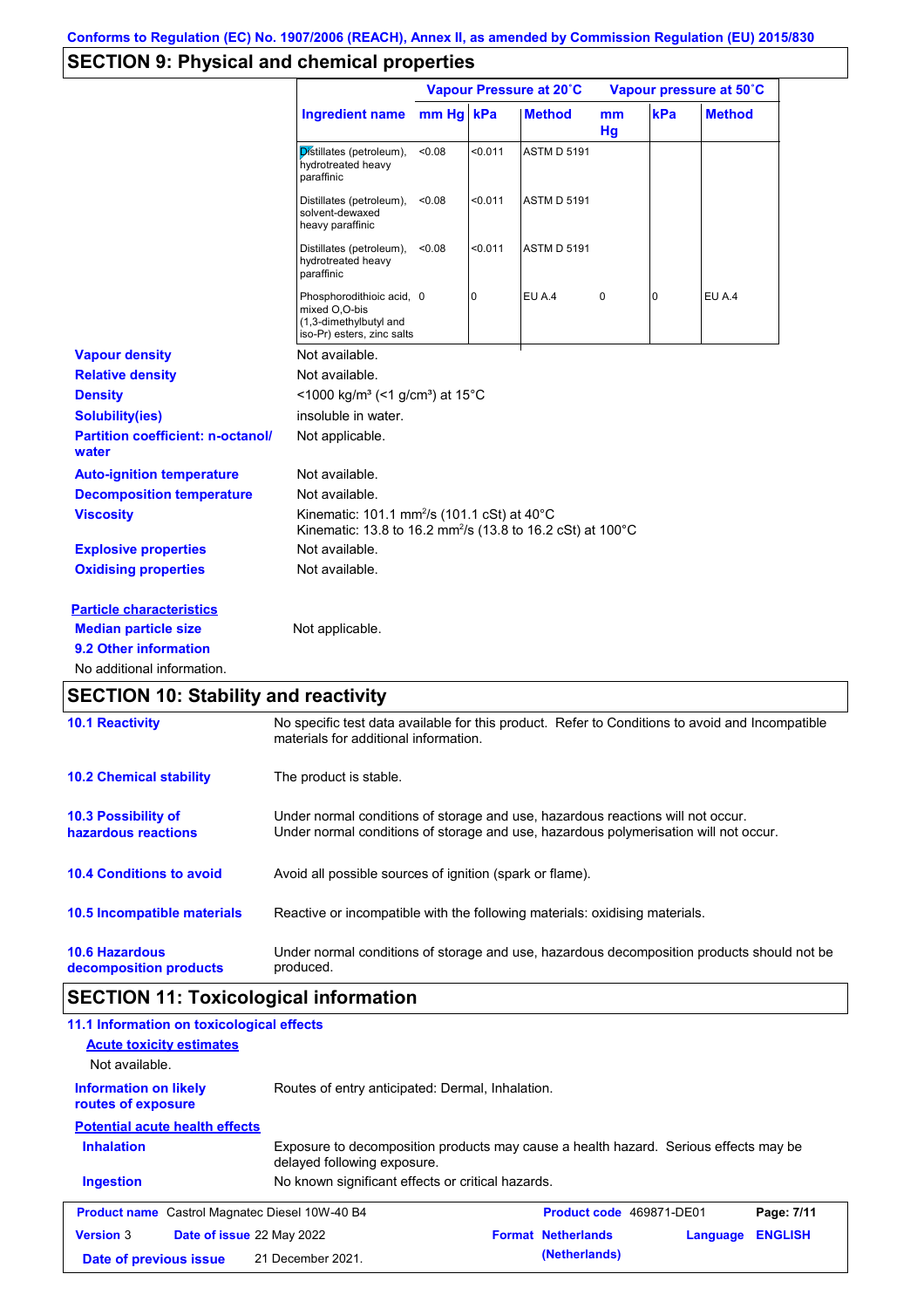# **SECTION 11: Toxicological information**

| <b>Skin contact</b>                     | Defatting to the skin. May cause skin dryness and irritation.                                                                                                                                                                                                                                                                                                                                            |
|-----------------------------------------|----------------------------------------------------------------------------------------------------------------------------------------------------------------------------------------------------------------------------------------------------------------------------------------------------------------------------------------------------------------------------------------------------------|
| <b>Eye contact</b>                      | Not classified as an eye irritant. Based on data available for this or related materials.                                                                                                                                                                                                                                                                                                                |
|                                         | Symptoms related to the physical, chemical and toxicological characteristics                                                                                                                                                                                                                                                                                                                             |
| <b>Inhalation</b>                       | No specific data.                                                                                                                                                                                                                                                                                                                                                                                        |
| <b>Ingestion</b>                        | No specific data.                                                                                                                                                                                                                                                                                                                                                                                        |
| <b>Skin contact</b>                     | Adverse symptoms may include the following:<br>irritation<br>dryness<br>cracking                                                                                                                                                                                                                                                                                                                         |
| <b>Eye contact</b>                      | No specific data.                                                                                                                                                                                                                                                                                                                                                                                        |
|                                         | Delayed and immediate effects as well as chronic effects from short and long-term exposure                                                                                                                                                                                                                                                                                                               |
| <b>Inhalation</b>                       | Overexposure to the inhalation of airborne droplets or aerosols may cause irritation of the<br>respiratory tract.                                                                                                                                                                                                                                                                                        |
| <b>Ingestion</b>                        | Ingestion of large quantities may cause nausea and diarrhoea.                                                                                                                                                                                                                                                                                                                                            |
| <b>Skin contact</b>                     | Prolonged or repeated contact can defat the skin and lead to irritation and/or dermatitis.                                                                                                                                                                                                                                                                                                               |
| <b>Eye contact</b>                      | Potential risk of transient stinging or redness if accidental eye contact occurs.                                                                                                                                                                                                                                                                                                                        |
| <b>Potential chronic health effects</b> |                                                                                                                                                                                                                                                                                                                                                                                                          |
| <b>General</b>                          | USED ENGINE OILS<br>Combustion products resulting from the operation of internal combustion engines contaminate<br>engine oils during use. Used engine oil may contain hazardous components which have the<br>potential to cause skin cancer. Frequent or prolonged contact with all types and makes of used<br>engine oil must therefore be avoided and a high standard of personal hygiene maintained. |
| <b>Carcinogenicity</b>                  | No known significant effects or critical hazards.                                                                                                                                                                                                                                                                                                                                                        |
| <b>Mutagenicity</b>                     | No known significant effects or critical hazards.                                                                                                                                                                                                                                                                                                                                                        |
|                                         |                                                                                                                                                                                                                                                                                                                                                                                                          |
| <b>Developmental effects</b>            | No known significant effects or critical hazards.                                                                                                                                                                                                                                                                                                                                                        |

# **SECTION 12: Ecological information**

```
12.1 Toxicity
```
**Environmental hazards** Not classified as dangerous

#### **12.2 Persistence and degradability**

Expected to be biodegradable.

#### **12.3 Bioaccumulative potential**

This product is not expected to bioaccumulate through food chains in the environment.

| <b>12.4 Mobility in soil</b>                            |                                                                      |
|---------------------------------------------------------|----------------------------------------------------------------------|
| <b>Soil/water partition</b><br><b>coefficient (Koc)</b> | Not available.                                                       |
| <b>Mobility</b>                                         | Spillages may penetrate the soil causing ground water contamination. |

#### **12.5 Results of PBT and vPvB assessment**

Product does not meet the criteria for PBT or vPvB according to Regulation (EC) No. 1907/2006, Annex XIII.

#### **12.6 Other adverse effects**

**Other ecological information**

Spills may form a film on water surfaces causing physical damage to organisms. Oxygen transfer could also be impaired.

### **SECTION 13: Disposal considerations**

# **13.1 Waste treatment methods**

**Methods of disposal**

**Product**

**Hazardous waste** Yes. Where possible, arrange for product to be recycled. Dispose of via an authorised person/ licensed waste disposal contractor in accordance with local regulations.

### **European waste catalogue (EWC)**

|                        | <b>Waste code</b>         | <b>Waste designation</b>                                         |  |                           |          |                |
|------------------------|---------------------------|------------------------------------------------------------------|--|---------------------------|----------|----------------|
| 13 02 05*              |                           | Imineral-based non-chlorinated engine, gear and lubricating oils |  |                           |          |                |
|                        |                           | <b>Product name</b> Castrol Magnatec Diesel 10W-40 B4            |  | Product code 469871-DE01  |          | Page: 8/11     |
| <b>Version 3</b>       | Date of issue 22 May 2022 |                                                                  |  | <b>Format Netherlands</b> | Language | <b>ENGLISH</b> |
| Date of previous issue |                           | 21 December 2021.                                                |  | (Netherlands)             |          |                |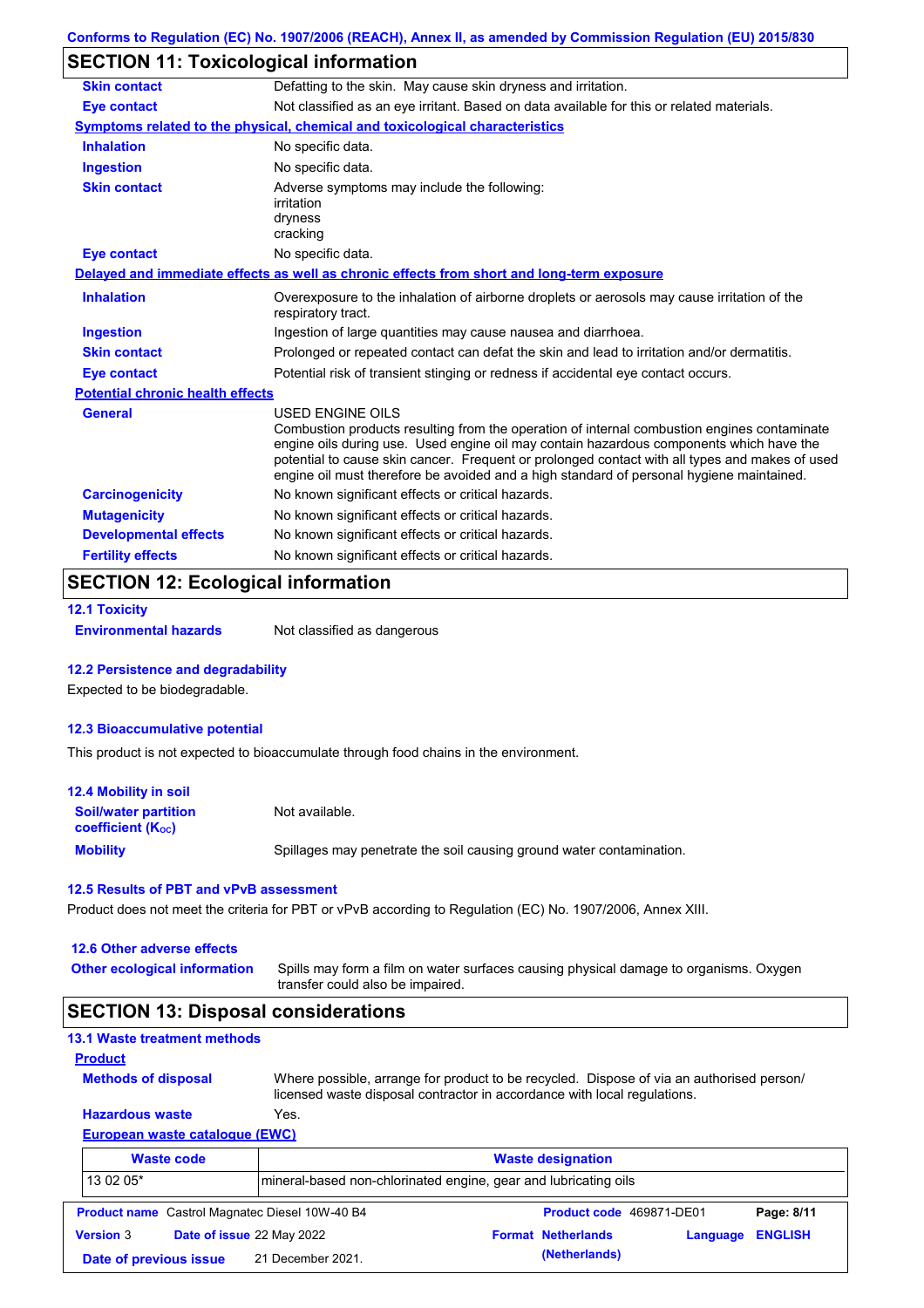# **SECTION 13: Disposal considerations**

However, deviation from the intended use and/or the presence of any potential contaminants may require an alternative waste disposal code to be assigned by the end user.

#### **Packaging**

| <b>Methods of disposal</b> | Where possible, arrange for product to be recycled. Dispose of via an authorised person/<br>licensed waste disposal contractor in accordance with local regulations.                                                                                                                                                                                                                                                                                                                            |  |  |  |
|----------------------------|-------------------------------------------------------------------------------------------------------------------------------------------------------------------------------------------------------------------------------------------------------------------------------------------------------------------------------------------------------------------------------------------------------------------------------------------------------------------------------------------------|--|--|--|
| <b>Special precautions</b> | This material and its container must be disposed of in a safe way. Care should be taken when<br>handling emptied containers that have not been cleaned or rinsed out. Empty containers or<br>liners may retain some product residues. Empty containers represent a fire hazard as they may<br>contain flammable product residues and vapour. Never weld, solder or braze empty containers.<br>Avoid dispersal of spilt material and runoff and contact with soil, waterways, drains and sewers. |  |  |  |
| <b>References</b>          | Commission 2014/955/EU<br>Directive 2008/98/EC                                                                                                                                                                                                                                                                                                                                                                                                                                                  |  |  |  |

# **SECTION 14: Transport information**

|                                           | <b>ADR/RID</b> | <b>ADN</b>     | <b>IMDG</b>    | <b>IATA</b>    |  |
|-------------------------------------------|----------------|----------------|----------------|----------------|--|
| 14.1 UN number                            | Not regulated. | Not regulated. | Not regulated. | Not regulated. |  |
| 14.2 UN proper<br>shipping name           |                |                | -              |                |  |
| <b>14.3 Transport</b><br>hazard class(es) |                |                | $\blacksquare$ |                |  |
| 14.4 Packing<br>group                     |                |                | -              |                |  |
| 14.5<br><b>Environmental</b><br>hazards   | No.            | No.            | No.            | No.            |  |
| <b>Additional</b><br><b>information</b>   |                |                |                |                |  |

**14.6 Special precautions for user** Not available.

**14.7 Transport in bulk according to IMO instruments** Not available.

# **SECTION 15: Regulatory information**

**15.1 Safety, health and environmental regulations/legislation specific for the substance or mixture**

### **EU Regulation (EC) No. 1907/2006 (REACH)**

**Annex XIV - List of substances subject to authorisation**

#### **Annex XIV**

None of the components are listed.

**Substances of very high concern**

None of the components are listed.

#### **EU Regulation (EC) No. 1907/2006 (REACH)**

**Other regulations REACH Status** The company, as identified in Section 1, sells this product in the EU in compliance with the current requirements of REACH. At least one component is not listed. **United States inventory** At least one component is not listed. **(TSCA 8b) Australia inventory (AIIC) Annex XVII - Restrictions on the manufacture, placing on the market and use of certain dangerous substances, mixtures and articles** Not applicable. **Product name** Castrol Magnatec Diesel 10W-40 B4 **Product Code 469871-DE01 Page: 9/11 Version** 3 **Date of issue** 22 May 2022 **Format Netherlands Language ENGLISH Date of previous issue (Netherlands)** 21 December 2021.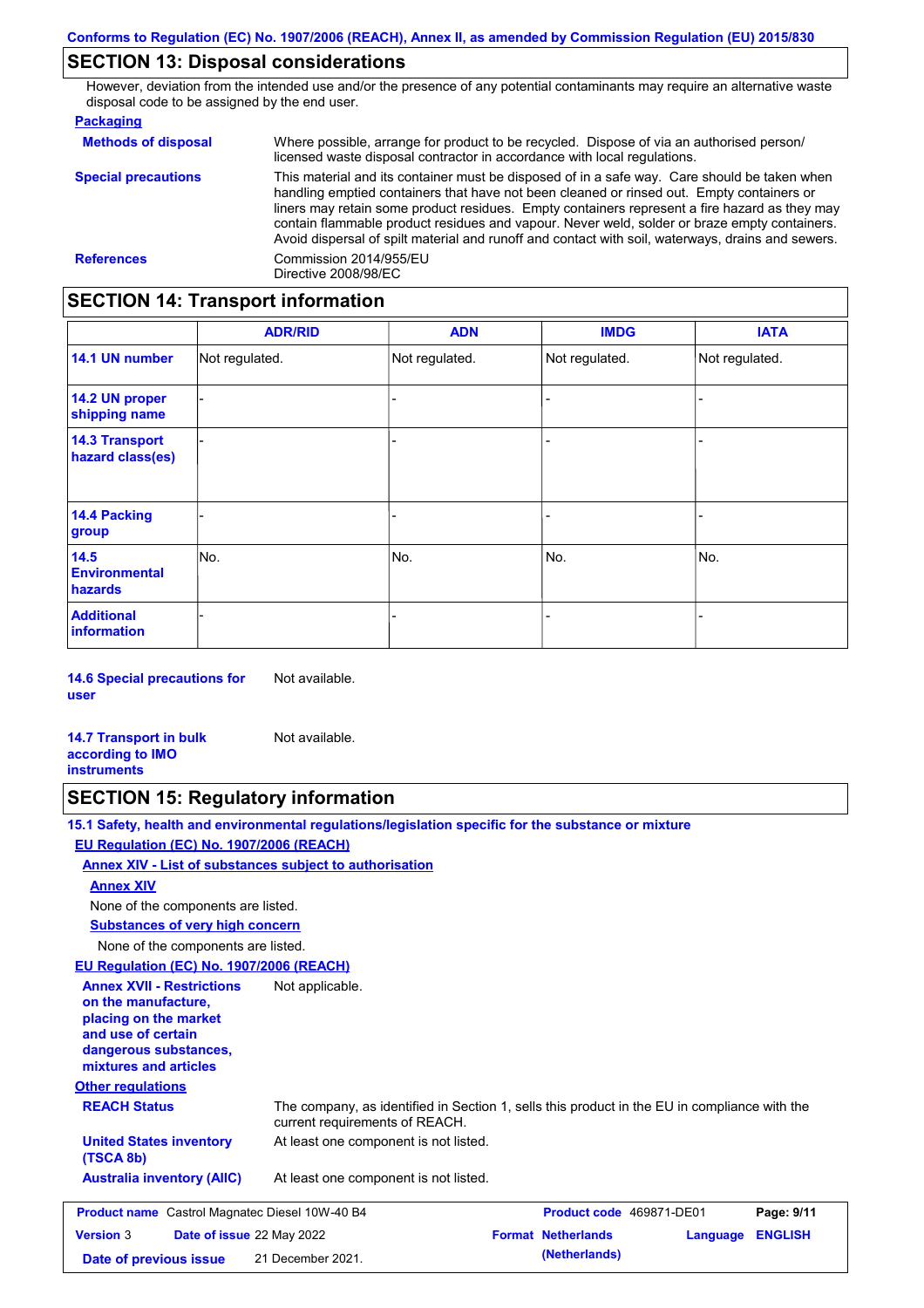# **SECTION 15: Regulatory information**

| <b>Canada inventory</b>                                         | At least one component is not listed.  |
|-----------------------------------------------------------------|----------------------------------------|
| <b>China inventory (IECSC)</b>                                  | At least one component is not listed.  |
| <b>Japan inventory (CSCL)</b>                                   | At least one component is not listed.  |
| <b>Korea inventory (KECI)</b>                                   | All components are listed or exempted. |
| <b>Philippines inventory</b><br>(PICCS)                         | At least one component is not listed.  |
| <b>Taiwan Chemical</b><br><b>Substances Inventory</b><br>(TCSI) | All components are listed or exempted. |
| Ozone depleting substances (1005/2009/EU)                       |                                        |
| Not listed.                                                     |                                        |
| Prior Informed Consent (PIC) (649/2012/EU)<br>Not listed.       |                                        |
| <b>Persistent Organic Pollutants</b><br>Not listed.             |                                        |
| <b>EU - Water framework directive - Priority substances</b>     |                                        |
| None of the components are listed.                              |                                        |
| <b>Seveso Directive</b>                                         |                                        |
| This product is not controlled under the Seveso Directive.      |                                        |

| <b>15.2 Chemical safety</b> | A Chemical Safety Assessment has been carried out for one or more of the substances within  |
|-----------------------------|---------------------------------------------------------------------------------------------|
| assessment                  | this mixture. A Chemical Safety Assessment has not been carried out for the mixture itself. |

# **SECTION 16: Other information**

|                                                                                                             | ADN = European Provisions concerning the International Carriage of Dangerous Goods by                                                                                              |  |  |  |  |  |  |
|-------------------------------------------------------------------------------------------------------------|------------------------------------------------------------------------------------------------------------------------------------------------------------------------------------|--|--|--|--|--|--|
| Inland Waterway<br>ADR = The European Agreement concerning the International Carriage of Dangerous Goods by |                                                                                                                                                                                    |  |  |  |  |  |  |
| Road                                                                                                        |                                                                                                                                                                                    |  |  |  |  |  |  |
| ATE = Acute Toxicity Estimate                                                                               |                                                                                                                                                                                    |  |  |  |  |  |  |
| <b>BCF</b> = Bioconcentration Factor                                                                        |                                                                                                                                                                                    |  |  |  |  |  |  |
| CAS = Chemical Abstracts Service                                                                            |                                                                                                                                                                                    |  |  |  |  |  |  |
| CLP = Classification, Labelling and Packaging Regulation [Regulation (EC) No. 1272/2008]                    |                                                                                                                                                                                    |  |  |  |  |  |  |
| CSA = Chemical Safety Assessment                                                                            |                                                                                                                                                                                    |  |  |  |  |  |  |
| CSR = Chemical Safety Report                                                                                |                                                                                                                                                                                    |  |  |  |  |  |  |
| <b>DMEL = Derived Minimal Effect Level</b>                                                                  |                                                                                                                                                                                    |  |  |  |  |  |  |
| DNEL = Derived No Effect Level                                                                              |                                                                                                                                                                                    |  |  |  |  |  |  |
| EINECS = European Inventory of Existing Commercial chemical Substances<br>ES = Exposure Scenario            |                                                                                                                                                                                    |  |  |  |  |  |  |
| EUH statement = CLP-specific Hazard statement                                                               |                                                                                                                                                                                    |  |  |  |  |  |  |
| EWC = European Waste Catalogue                                                                              |                                                                                                                                                                                    |  |  |  |  |  |  |
| GHS = Globally Harmonized System of Classification and Labelling of Chemicals                               |                                                                                                                                                                                    |  |  |  |  |  |  |
| IATA = International Air Transport Association                                                              |                                                                                                                                                                                    |  |  |  |  |  |  |
| IBC = Intermediate Bulk Container                                                                           |                                                                                                                                                                                    |  |  |  |  |  |  |
| IMDG = International Maritime Dangerous Goods                                                               |                                                                                                                                                                                    |  |  |  |  |  |  |
| LogPow = logarithm of the octanol/water partition coefficient                                               |                                                                                                                                                                                    |  |  |  |  |  |  |
|                                                                                                             | MARPOL = International Convention for the Prevention of Pollution From Ships, 1973 as<br>modified by the Protocol of 1978. ("Marpol" = marine pollution)                           |  |  |  |  |  |  |
|                                                                                                             |                                                                                                                                                                                    |  |  |  |  |  |  |
|                                                                                                             | OECD = Organisation for Economic Co-operation and Development                                                                                                                      |  |  |  |  |  |  |
|                                                                                                             | PBT = Persistent, Bioaccumulative and Toxic<br>PNEC = Predicted No Effect Concentration<br>REACH = Registration, Evaluation, Authorisation and Restriction of Chemicals Regulation |  |  |  |  |  |  |
|                                                                                                             |                                                                                                                                                                                    |  |  |  |  |  |  |
| [Regulation (EC) No. 1907/2006]                                                                             |                                                                                                                                                                                    |  |  |  |  |  |  |
|                                                                                                             | RID = The Regulations concerning the International Carriage of Dangerous Goods by Rail                                                                                             |  |  |  |  |  |  |
| <b>RRN = REACH Registration Number</b>                                                                      |                                                                                                                                                                                    |  |  |  |  |  |  |
| SADT = Self-Accelerating Decomposition Temperature                                                          |                                                                                                                                                                                    |  |  |  |  |  |  |
| SVHC = Substances of Very High Concern                                                                      |                                                                                                                                                                                    |  |  |  |  |  |  |
| STOT-RE = Specific Target Organ Toxicity - Repeated Exposure                                                |                                                                                                                                                                                    |  |  |  |  |  |  |
| STOT-SE = Specific Target Organ Toxicity - Single Exposure                                                  |                                                                                                                                                                                    |  |  |  |  |  |  |
| TWA = Time weighted average                                                                                 |                                                                                                                                                                                    |  |  |  |  |  |  |
|                                                                                                             |                                                                                                                                                                                    |  |  |  |  |  |  |
| $UN = United Nations$                                                                                       |                                                                                                                                                                                    |  |  |  |  |  |  |
| UVCB = Complex hydrocarbon substance                                                                        |                                                                                                                                                                                    |  |  |  |  |  |  |
| VOC = Volatile Organic Compound<br>vPvB = Very Persistent and Very Bioaccumulative                          |                                                                                                                                                                                    |  |  |  |  |  |  |
| <b>Product name</b> Castrol Magnatec Diesel 10W-40 B4<br>Product code 469871-DE01                           | Page: 10/11                                                                                                                                                                        |  |  |  |  |  |  |

**Date of previous issue (Netherlands)** 21 December 2021.